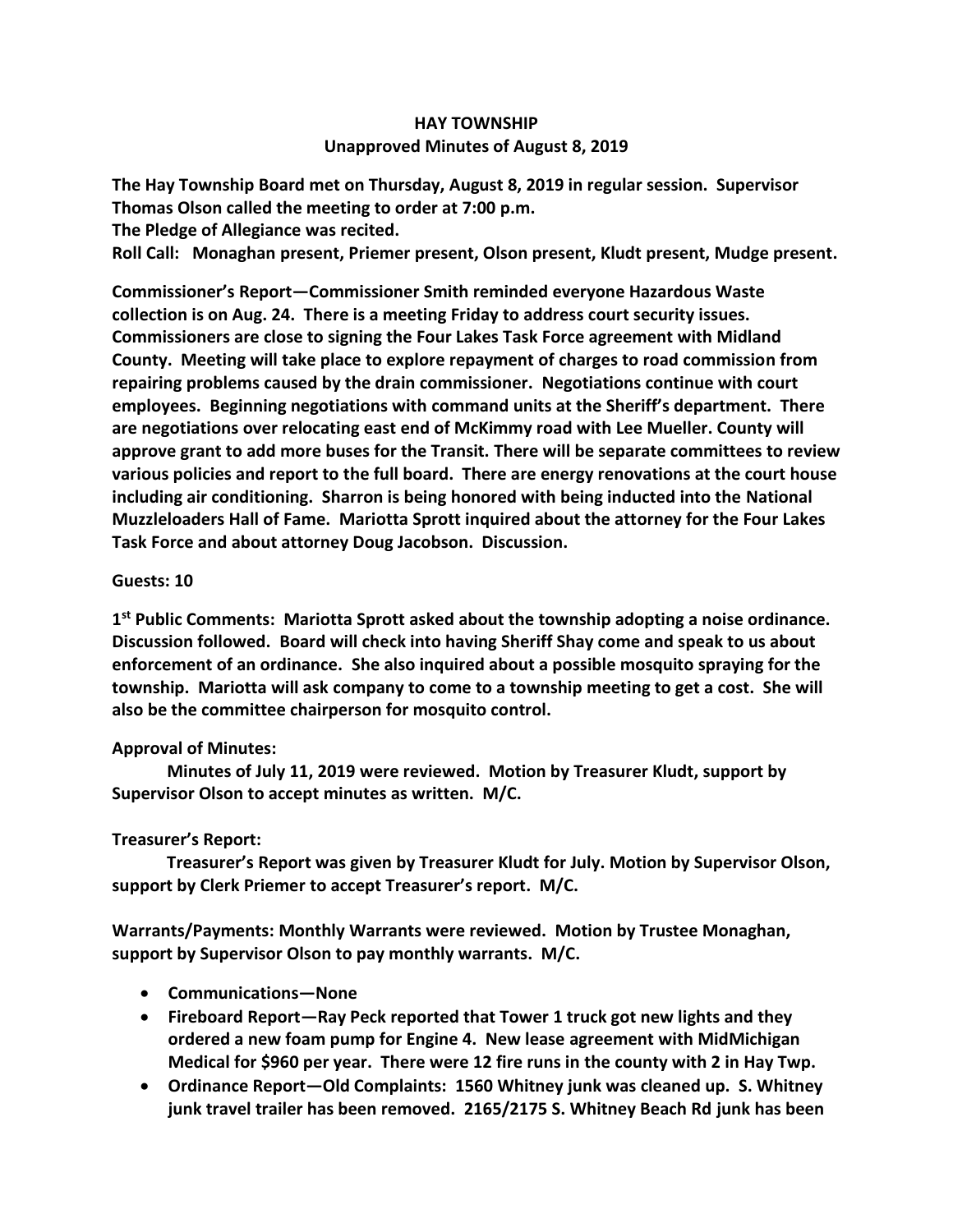**cleaned up. 1505 S. M-30 blight, door boarded over. 1375 S. M-30 blight is improved but still needs work. New Complaints: 300 Hickory, junk should be taken care of in 30 days. 421 Laurel blight, roof has been repaired and area cleaned up. 104 Elm junk has had letter sent to clean up junk and take care of travel trailer. 402 Lakefront and 148 Lockwood junk and blight were taken care of and require nothing further.**

- **Liquor Inspection Report: Dave Kelly reported both establishments were in compliance.**
- **Old Business—Four Lakes Task Force Update—Trustee Mudge gave report. Finance Committee met on July 17. Revised Charter Documents; various contracts needed TCP to FLTF, FLTF to FLO, FLTF to county. Payments to city attorneys; approvals & signoff of contracts & expenditures; FLO vs FLTF accounting issues; Update on State Funds & uses; Banks current is Chemical Bank with line of credit to FLTF, Isabella Bank is being considered for FLO & FLTF; Update on bond financing; NDA for all involved.**

**August 7. Approval of minutes; review of Value models; review of Operating costs models; Financing Calendar for remainder of year.**

**Work Session on Special Assessment Methodology.**

**August 1. Commercial Lots: Campgrounds, Marinas, Restaurants, Other; Agricultural, Churches: MDNR; Headwater areas; Zero Assessment; Subdivision Association Lots; Others. Next meeting Sept. 10, 2019.**

**Four Lakes Task Force Board, July 23, 2019. Approval of minutes; Overview of structure; Data management policy NDA & FOIA; project implementation update; Communications update Flyer to be mailed end of August for update to SAD; Due diligence & evaluation started; Boyce & Counties agreements anticipated by end of August; Current financial review, interim financing & resolution on accounting & expenditure policy. Ender Sefcsik had questions about the lake bottom ownership and Larry Thorington talked about contour rights. Discussion followed.** 

**Road Millage-Supervisor Olson stated he has all the info on it to go forward. Noise Ordinance—Discussed possibility of adopting a noise ordinance. Will get Sheriff to come to a board meeting to discuss enforcement for noise ordinance. Discussion. Well & Septic—Supervisor Olson stated health department will not be assisting. Secord Well & Septic Issues—Supervisor Olson has spoken with Supervisor Combs at Secord Township about the health department's failure to cooperate with their well and septic ordinance.**

**Medical Marihuana—Applicant is close to obtaining the old Slyders Bar for his medical marihuana establishment. Treasurer Kludt stated we have lost revenue waiting for applicant to obtain a place to do business. Discussion.**

• **New Business—Remove Smallwood Weed assessment on parcel 110-272-000-044-00 for 2019. Motion by Clerk Priemer, support by Treasurer Kludt to remove Smallwood Weed assessment from parcel # 110-272-000-044-00 for 2019. M.C. Hazardous Waste—Collection will be August 24 in Gladwin.**

**L-4029—Motion by Trustee Monaghan, support by Clerk Priemer to approve the Hay Township Operating Millage of .6539 and Road Millage of .7500 per the L-4029. M.C.**